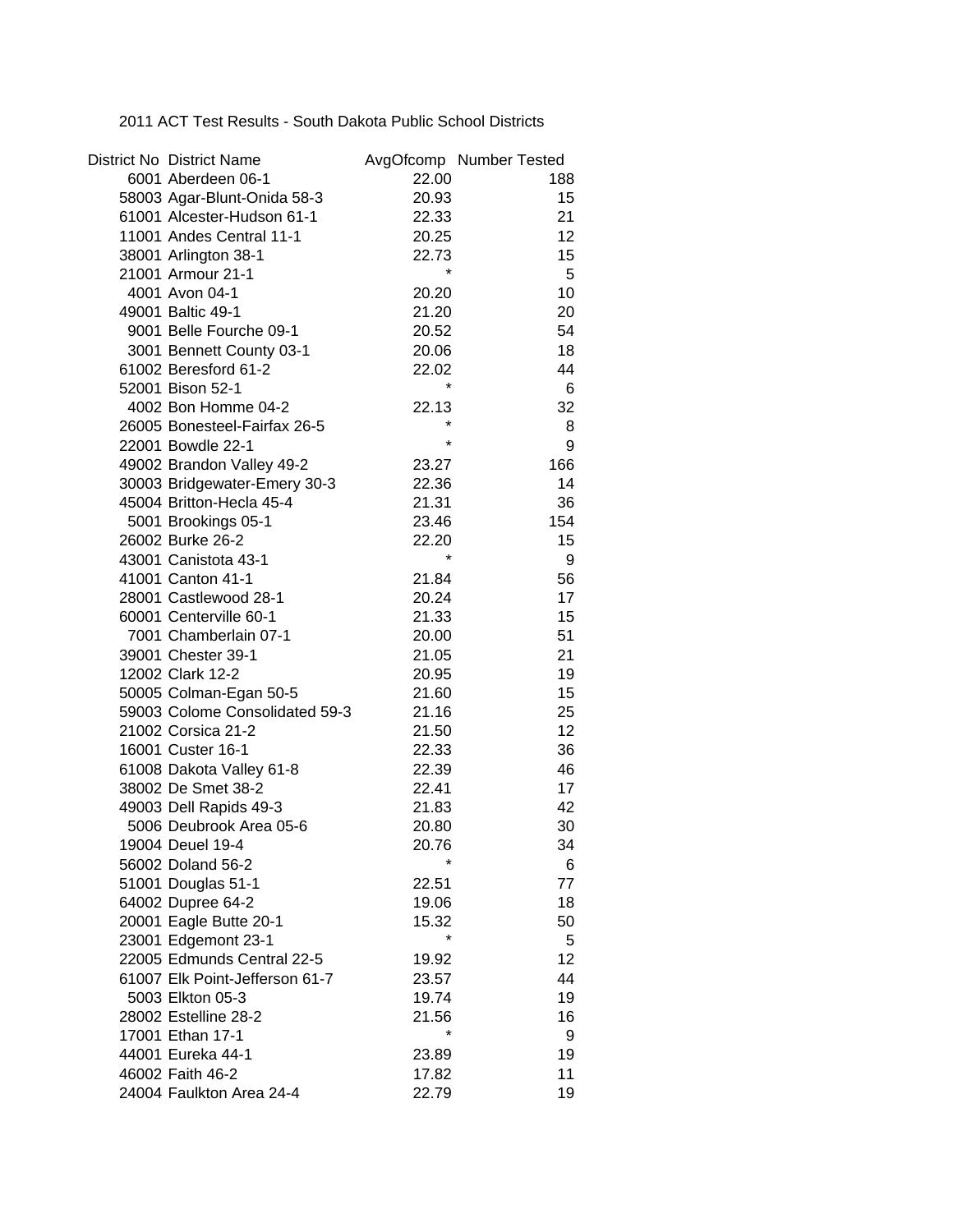| 50003 Flandreau 50-3                              | 22.48   | 21              |
|---------------------------------------------------|---------|-----------------|
| 14001 Florence 14-1                               | 19.75   | 12              |
| 6002 Frederick Area 06-2                          | 21.31   | 16              |
| 33001 Freeman 33-1                                | 23.93   | 15              |
| 49004 Garretson 49-4                              | 22.23   | 26              |
| 63001 Gayville-Volin 63-1                         | 19.60   | 10              |
| 53001 Gettysburg 53-1                             | 21.58   | 19              |
| 25003 Grant-Deuel 25-3                            |         | 9               |
| 26004 Gregory 26-4                                | 21.56   | 16              |
| 6006 Groton Area 06-6                             | 22.83   | 41              |
| 27001 Haakon 27-1                                 | 21.86   | 22              |
| 28003 Hamlin 28-3                                 | 21.19   | 26              |
| 30001 Hanson 30-1                                 | 21.60   | 15              |
| 31001 Harding County 31-1                         | 20.74   | 19              |
| 41002 Harrisburg 41-2                             | 22.18   | 79              |
| 14002 Henry 14-2                                  | $\star$ | $\overline{7}$  |
| 10001 Herreid 10-1                                | 21.17   | 12              |
| 34002 Highmore-Harrold 34-2                       | 21.09   | 22              |
| 51002 Hill City 51-2                              | 20.04   | 28              |
| 56006 Hitchcock-Tulare 56-6                       | 21.00   | 15              |
| 23002 Hot Springs 23-2                            | 21.17   | 41              |
| 53002 Hoven 53-2                                  | $\star$ | 9               |
| 48003 Howard 48-3                                 | 21.76   | 25              |
| 60002 Hurley 60-2                                 | 20.60   | 10              |
| 2002 Huron 02-2                                   | 19.95   | 113             |
| 22006 Ipswich Public 22-6                         | 20.29   | 14              |
| 13003 Irene-Wakonda 13-3                          | 20.54   | 13              |
|                                                   | $\star$ | $\overline{2}$  |
| 2003 Iroquois 02-3                                | $\star$ | 9               |
| 37003 Jones County 37-3<br>35002 Kadoka Area 35-2 | $\star$ | 8               |
| 7002 Kimball 07-2                                 | 21.53   | 15              |
|                                                   |         | 12              |
| 38003 Lake Preston 38-3                           | 22.42   | 14              |
| 45005 Langford Area 45-5                          | 19.79   |                 |
| 40001 Lead-Deadwood 40-1                          | 21.60   | 40              |
| 52004 Lemmon 52-4                                 | 23.73   | 22              |
| 41004 Lennox 41-4                                 | 22.97   | 63              |
| 44002 Leola 44-2                                  | 18.67   | 12 <sup>2</sup> |
| 42001 Lyman 42-1                                  | 21.50   | 22              |
| 39002 Madison Central 39-2                        | 21.33   | 73              |
| 60003 Marion 60-3                                 | 20.90   | 10              |
| 43007 McCook Central 43-7                         | 21.71   | 21              |
| 15001 McIntosh 15-1                               | 20.47   | 15              |
| 15002 McLaughlin 15-2                             | 16.25   | 24              |
| 46001 Meade 46-1                                  | 21.62   | 102             |
| 33002 Menno 33-2                                  | 20.45   | 11              |
| 25004 Milbank 25-4                                | 22.20   | 46              |
| 29004 Miller 29-4                                 | 22.07   | 43              |
| 17002 Mitchell 17-2                               | 22.90   | 115             |
| 62006 Mobridge-Pollock 62-6                       | 20.28   | 39              |
| 43002 Montrose 43-2                               |         | 8               |
| 17003 Mount Vernon 17-3                           | 23.38   | 13              |
| 51003 New Underwood 51-3                          | 19.21   | 14              |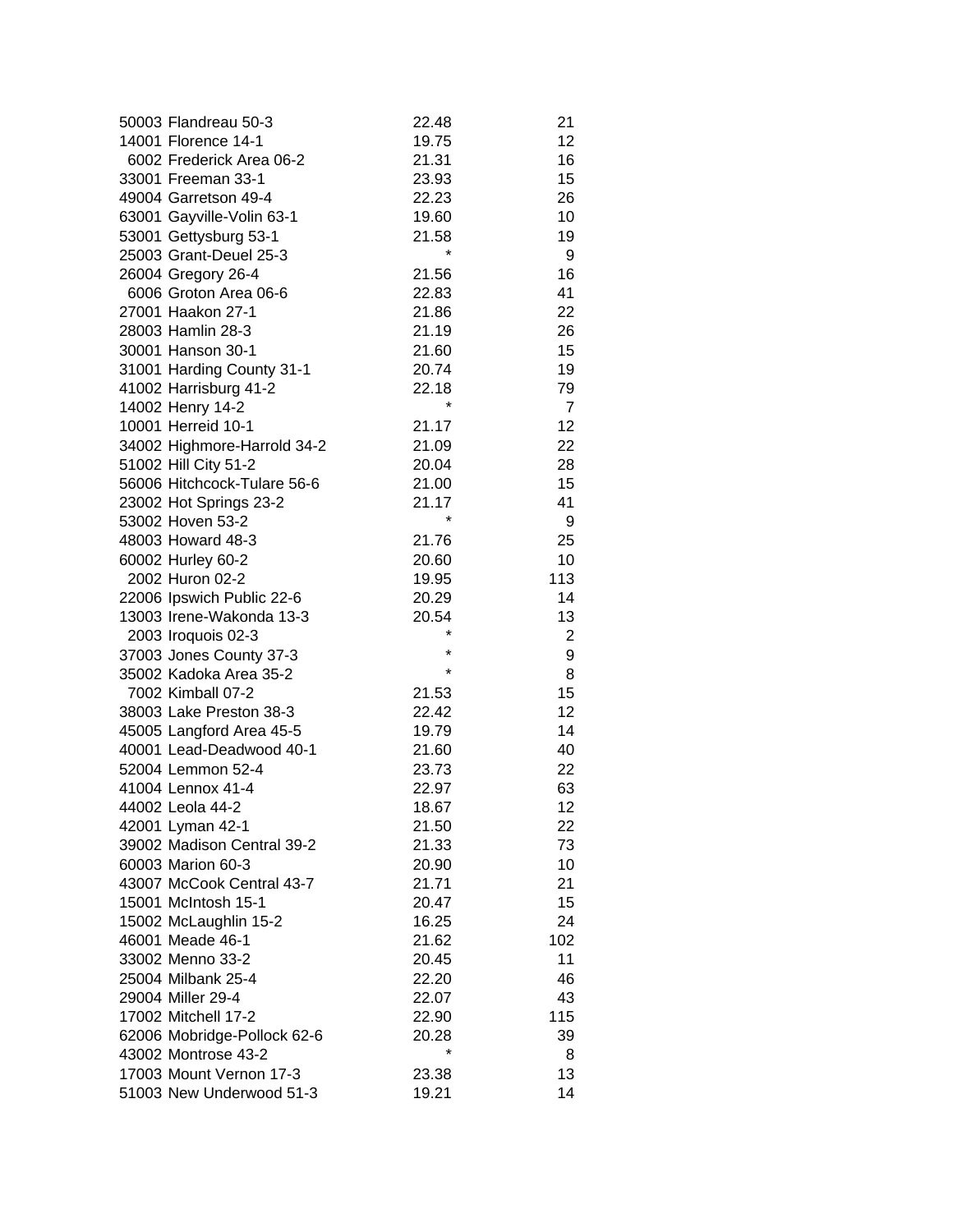| 9002 Newell 09-2              | 21.87   | 15             |
|-------------------------------|---------|----------------|
| 56007 Northwestern Area 56-7  | 22.09   | 22             |
| 23003 Oelrichs 23-3           |         | 8              |
| 39005 Oldham-Ramona 39-5      | $\star$ | 5              |
| 60004 Parker 60-4             | 22.91   | 23             |
| 33003 Parkston 33-3           | 23.45   | 31             |
| 32002 Pierre 32-2             | 22.66   | 175            |
| 1001 Plankinton 01-1          | 21.00   | 15             |
| 11005 Platte-Geddes 11-5      | 22.74   | 27             |
| 51004 Rapid City Area 51-4    | 22.11   | 578            |
| 56004 Redfield 56-4           | 21.56   | 39             |
| 54004 Rosholt 54-4            | 20.85   | 13             |
| 39004 Rutland 39-4            | $\star$ | 9              |
| 55005 Sanborn Central 55-5    | 22.36   | 14             |
| 4003 Scotland 04-3            | 23.25   | 12             |
| 62005 Selby 62-5              | 22.93   | 14             |
| 49005 Sioux Falls 49-5        | 22.87   | 940            |
| 5005 Sioux Valley 05-5        | 21.72   | 39             |
| 54002 Sisseton 54-2           | 20.72   | 39             |
| 15003 Smee 15-3               | 14.73   | 11             |
| 40002 Spearfish 40-2          | 22.76   | 105            |
| 57001 Stanley County 57-1     | 21.79   | 19             |
| 1002 Stickney 01-2            | 22.60   | 10             |
| 54006 Summit 54-6             | 20.90   | 10             |
| 41005 Tea Area 41-5           | 21.62   | 60             |
| 20003 Timber Lake 20-3        | 20.41   | 17             |
| 66001 Todd County 66-1        | 16.12   | 34             |
| 33005 Tripp-Delmont 33-5      | $\star$ | 9              |
| 49006 Tri-Valley 49-6         | 21.98   | 43             |
| 13001 Vermillion 13-1         | 23.39   | 74             |
| 60005 Viborg 60-5             | 20.50   | 14             |
| 11004 Wagner 11-4             | 22.13   | 38             |
| 51005 Wall 51-5               | 21.04   | 23             |
| 6005 Warner 06-5              | 24.47   | 15             |
| 14004 Watertown 14-4          | 21.86   | 211            |
| 18003 Waubay 18-3             | 18.07   | 15             |
| 14005 Waverly 14-5            | 19.00   | 13             |
| 18005 Webster Area 18-5       | 22.49   | 39             |
| 36002 Wessington Springs 36-2 | 21.05   | 20             |
| 49007 West Central 49-7       | 22.64   | 84             |
| 1003 White Lake 01-3          | 23.83   | 12             |
| 47001 White River 47-1        |         | $\overline{7}$ |
| 12003 Willow Lake 12-3        | 23.69   | 13             |
| 54007 Wilmot 54-7             | 21.42   | 12             |
| 59002 Winner 59-2             | 21.15   | 46             |
| 2006 Wolsey-Wessington 02-6   |         | 9              |
| 55004 Woonsocket 55-4         | $\star$ | 6              |
| 63003 Yankton 63-3            | 22.49   | 162            |
| 99999 State Averages/Total    | 21.93   | 6149           |